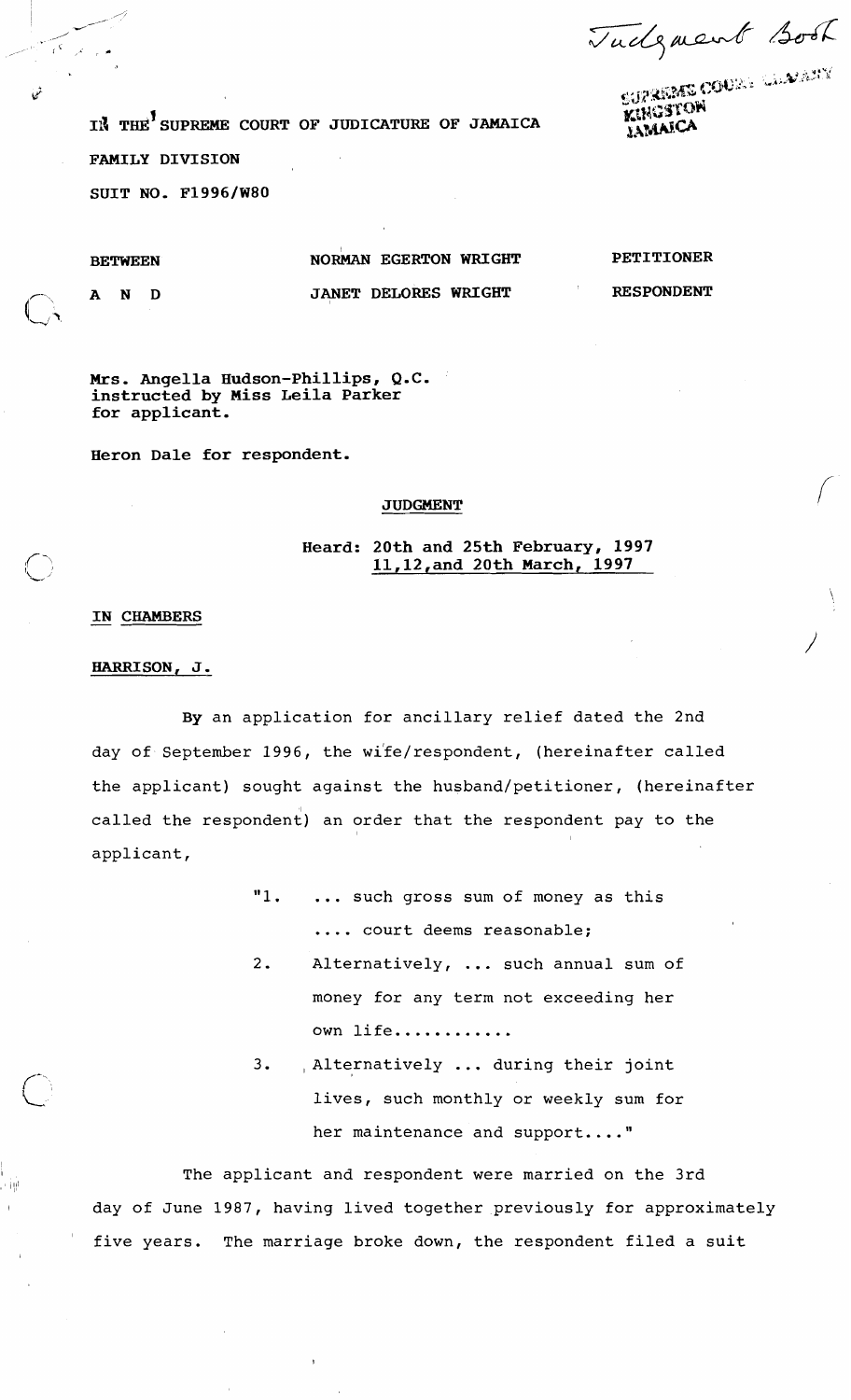of dissolution and a decree nisi was granted on the 28th day of November, 1996.

The applicant, formerly a flight attendant, is now a salesperson with a company, Quality Dealers Ltd; the respondent is an attorney-at-law.

 $\cdot$  -  $\cdot$   $\cdot$ 

 $\mathbf{I}$ 

 $\mathbf{r}$ 

,  $\pm$  i  $\vec{y}$ 

In 1981, on the evidence of the applicant, or in 1983, according to the respondent, they began living together, along with the applicant's daughter, in the respondent's home at Lot 17 Fort George Heights, Stony Hill, St. Andrew.

The applicant and her aunt, Miss Annette Pascal bought an apartment 12 Queens Court, Constant Spring Road, St. Andrew. This court finds that the deposit was paid by both the applicant and Rupert McIntosh, on behalf of Annette Pascal, and rejects the contention of the respondent that he bought the apartment as a gift to the applicant and consequently retained an equity in it. It is unlikely that, as donor and being the attorney-at-law involved in the purchase, he would have advised that the transfer be effected in the names of the applicant and Annette Pascal, as tenants in common, for the reason that the applicant told him she wished to include Annette Pascal's name because she was "like a mother" to her. The tenure of the legal estate is more consistent with distinct contributions by both the applicant and Annette Pascal. Annette Pascal, in September, 1996, purchased the applicant's half share in the said apartment with a downpayment of E60000 (six thousand pounds). I regard this as a genuine sale of her asset to pay arrears of mortgage on her property at Caledonia, Westmoreland for the reason that:

> "During a period of my unemployment, that is from October, 1994 to May, 1995, my loan payments fell into arrears ..."

I do not find this inconsistent with the said latter property having been ".... not purchased until May 1995."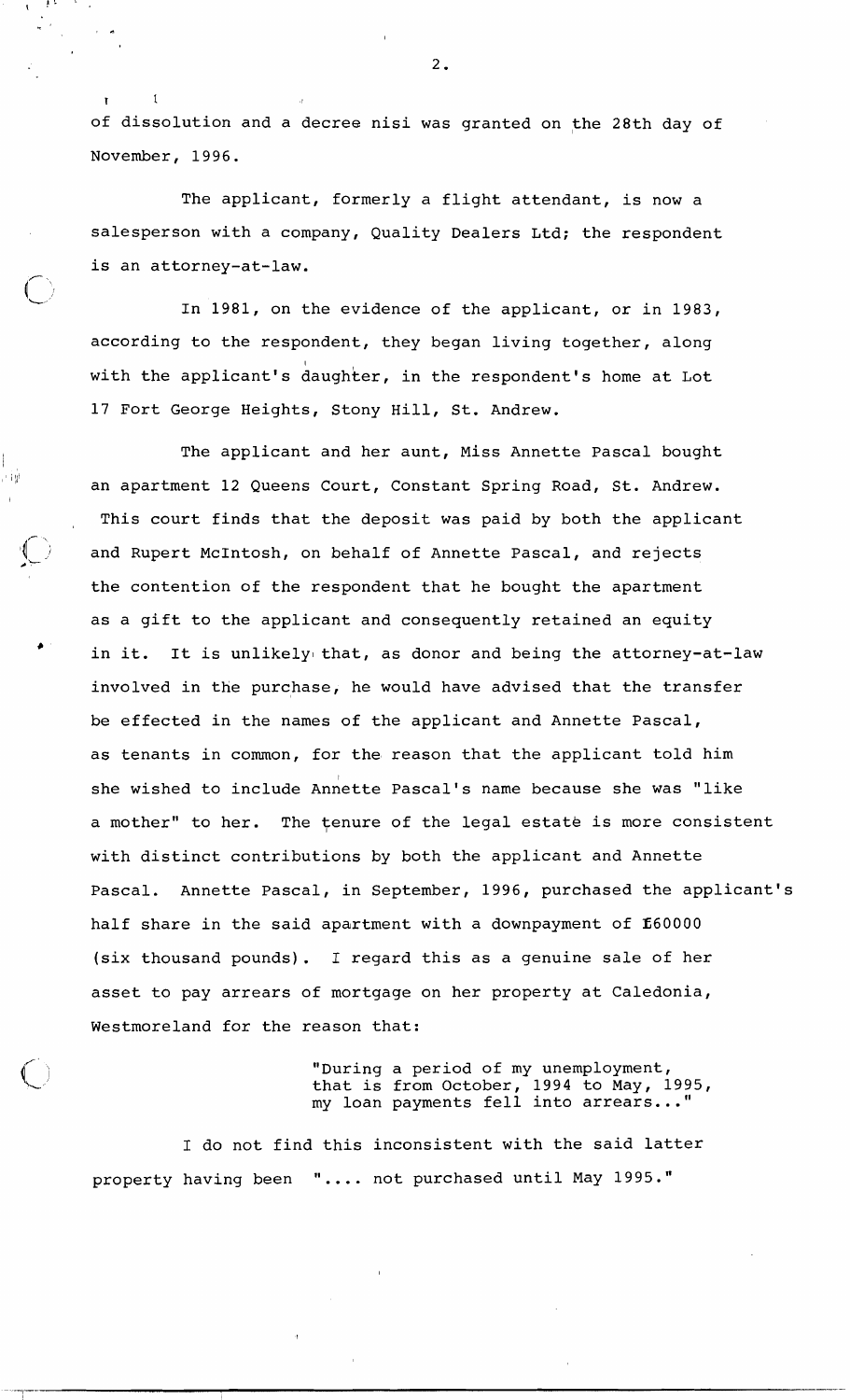The applicant while the marriage subsisted, purchased for the matrimonial home numerous household items, including appliances, glassware and other items, paid for cooking gas supplied up to October 1996 and for electricity supplied up to January 1996, contributed to the weekly supermarket purchases and occasionally to the expenses of the household worker. The applicant also paid the concessionary airfares from which both parties benefitted.

Since October 1996, the applicant has been employed at a salary of \$25,000 per month, plus commission on sales. The applicant's monthly living expenses, as projected, inclusive of \$20,000 per month for rent, is \$37,900.

The applicant owns property, namely;

' i(J1

 $\chi(\Lambda) = \Lambda$  .

 $\sim 10^{-10}$ 

 $\mathbf{L}$ 

 $\mathcal{F}_{\mathbf{q}}$  .  $\frac{1}{\sqrt{2}}$ 

I

- (1 Apartment at Queen's Court valued at \$2,500,000; she holds a half interest, with her daughter who owns the other half interest and is the tenant. This apartment is subject to a mortgage of \$60,000. The respondent values this apartment for \$3,500,000 and states that it may be rented for \$25,000 per month.
- (2) a property of 34 acres in Westmoreland purchased in 1995 for \$950,000 and subject to a mortgage in excess of \$460,000; the respohdent values it at \$2,000,000.
- (3) a building lot at Chancery Hall, St. Andrew, in which she holds a none half-interest is valued at \$1,000,000; the respondent values it at  $$3,0'00,000$ .
- (4) a beauty salon Fajan's Hair Care. The applicant states that she does not operate nor get any income from this business. The income tax returns exhibited support this. The respondent claims that the applicant hold a 50% interest in it.

Rule 46 of the Matrimonial Clauses Rules, 1989, requires the respondent to file an affidavit,

> ".... setting out full particulars of his property and income...."

The respondent's assets as set out of his affidavits dated the 17th day of February, 1997 and the 19th day of February 1997 are as follows:

> (1) Premises 22-24 Duke Street - offices - half interest owned by the respondent. A value of \$5,000,000 is given by the respondent and though "1/3 of which is rented" no rental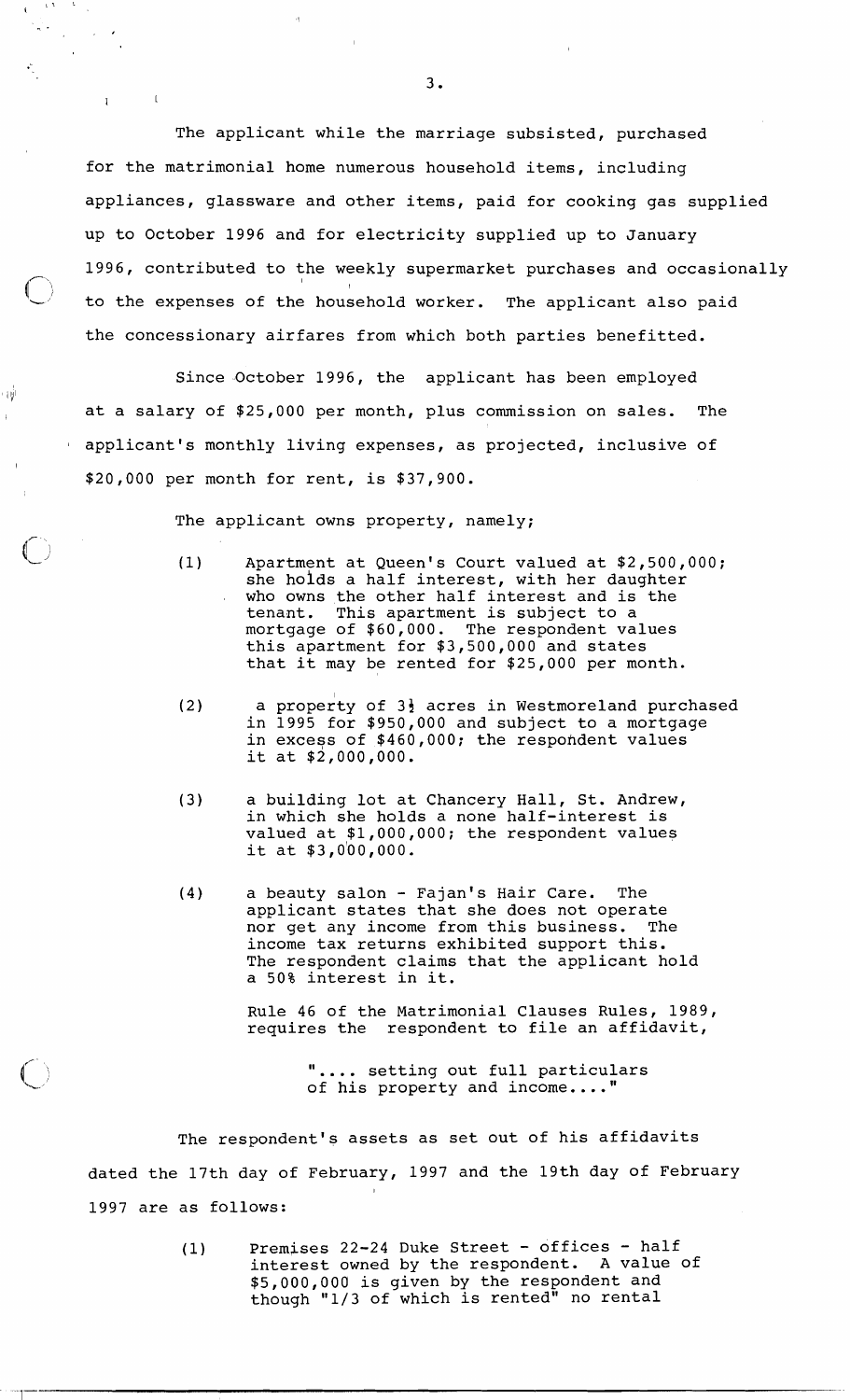income is stated. The applicant values it at \$20,000,000.

- (2) Apartment at Ocean Towers. The respondent states that it is "rented from time to states that it is "rented from time to<br>time, but ... presently unoccupied.....<br>in need of repairs." He does not state the annual rental but gives a value of \$1,500,000. The applicant values it at \$5,000,000.
- (3) Townhouse, Fort Charles, Long Lane. The respondent states that this is owned by Nosfort Holdings Ltd., a company in which he is a shareholder. He has omitted to state the extent of his shareholding, the value of his shares or the rental value he receives from the company. The applicant states that the house is valued at \$6,000,000 and that it is rented.
- (4) Apartment at Sand Castles, Ocho Rios. The respondent has stated the value is \$1,500,000, has not stated the rental 'and merely states, "The rental . . . is reflected in my Affidavit
- (5) Dwelling house of respondent at Fort George Heights - The respondent values it at \$7,000.000 but the applicant states a value of \$18,000,000.
- (6) Lot at Chancery Hall. The respodent values it at  $$1,500,000;$  the applicant states a value of \$2,500,000.

The respondent gives his gross earnings for the last three years as \$6,450,000 realizing an average of 42,150,000 per annum. His annual expenses exceed his income; it is given as 42,287,900.00 to which must be added an additional amount of 25% of his taxable income.

 $\frac{1}{2}$ i $\frac{1}{2}$ 

f

 $\blacksquare$  $\pm$   $\Lambda$ 

> This Court has noted that no motor car is listed as an item of property owned, but a total in excess of \$280,000 is claimed for annual loan payments and other expenses concerning a "motor car."

Mrs. Hudson-Phillips for the applicant argued that this application under section 20 of the Matrimonial Causes Act requires the court in making an order to take into consideration the means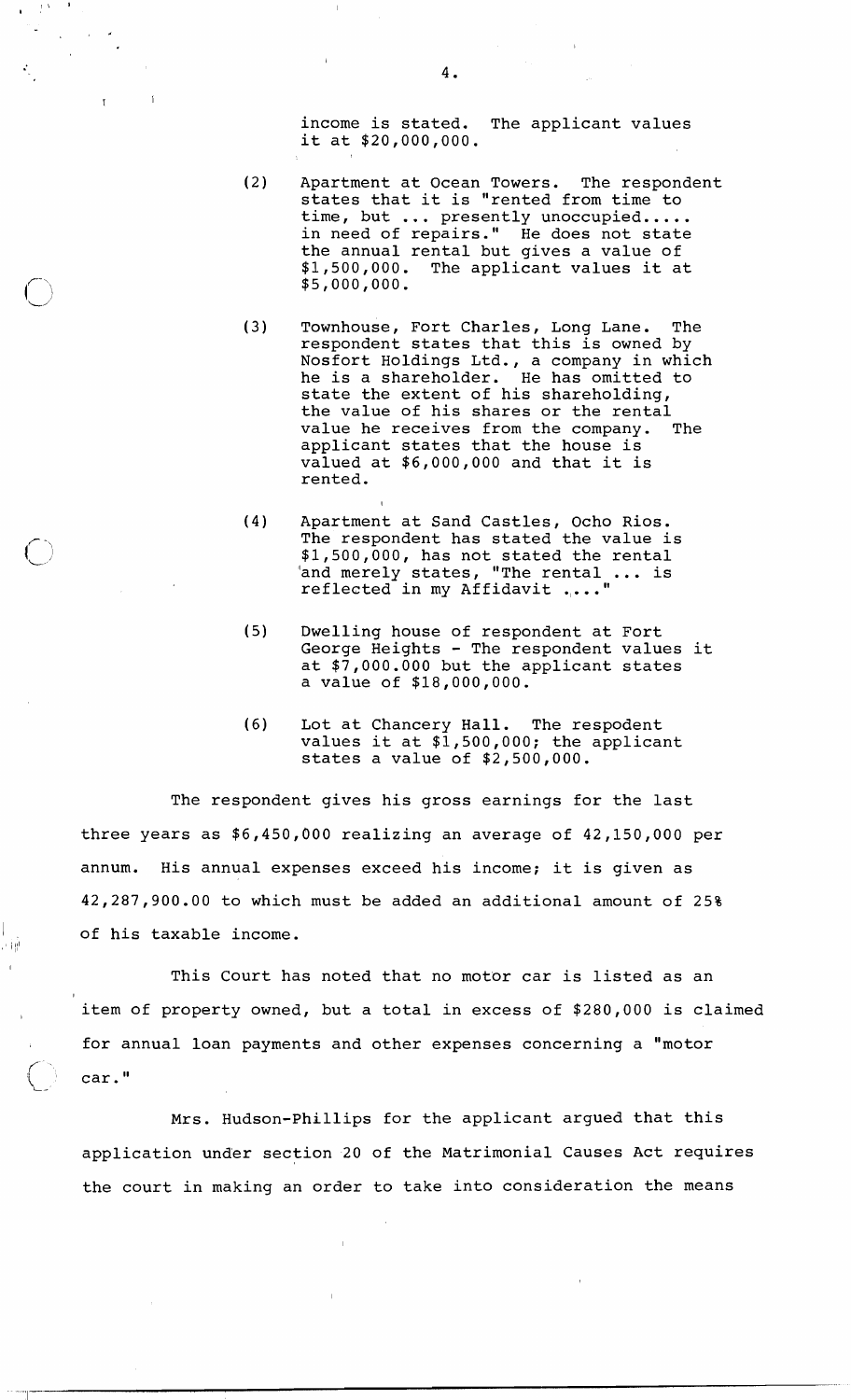of the applicant, the husband's ability to pay and all the circumstances of the case; that in the context of divorce a clean break was desirable and therefore a lump sum order is preferable to one of periodical payments; that the applicant has declared her assets and is not claiming a beneficial interest in the respondent's property because she did not contribute to its purchase; that the respondent has free assets and therefore possesses the ability to pay if the Court considers the sale of assets to satisfy the order; that the standard of living that the applicant enjoyed before the breakdown of the marriage should be taken into account as one of the circumstances in the case. She referred to Wachtel vs Watchtel [I9731 1 A11 **ER** 829 observing that though based on the interpretation of Matrimonial Proceedings and Property Act 1, 1970 **(U.K.)** is helpful. She concluded that the order should be for the payment of a gross sum, not of an amount to "cripple" and so punish one side, nor inflate the fortune of the other because the court recognizes that the "fault" aspect no longer exists.

**L,** 

,,- ..

I

 $\bigcup$ 

Mr. Dale for the respondent submitted that under the said section 20 a gross or annual sum is payable out of income or available liquid funds and to be way of sale of assets; that the value of assets is irrelevant except in so far as it generates income; that the award should not be for the purpose of providing for the applicant a house, which she already has, holding therein the majority share with her aunt; that the applicant attempted to divest herself of her apartment and her salon business in order to assist her in her claim; that the applicant made a limited contribution to the welfare of the family and was the primary beneficiary and therefore is not entitled to an order in her favour; that this is a property claim disguised as ancillary relief and if an award is made it would abolish the distinction between a contributing and a non-contributing spouse; that "gross sum'' should be interpreted to mean periodical payments and is only ordered where the husband has liquid assets - he referred to Davis vs.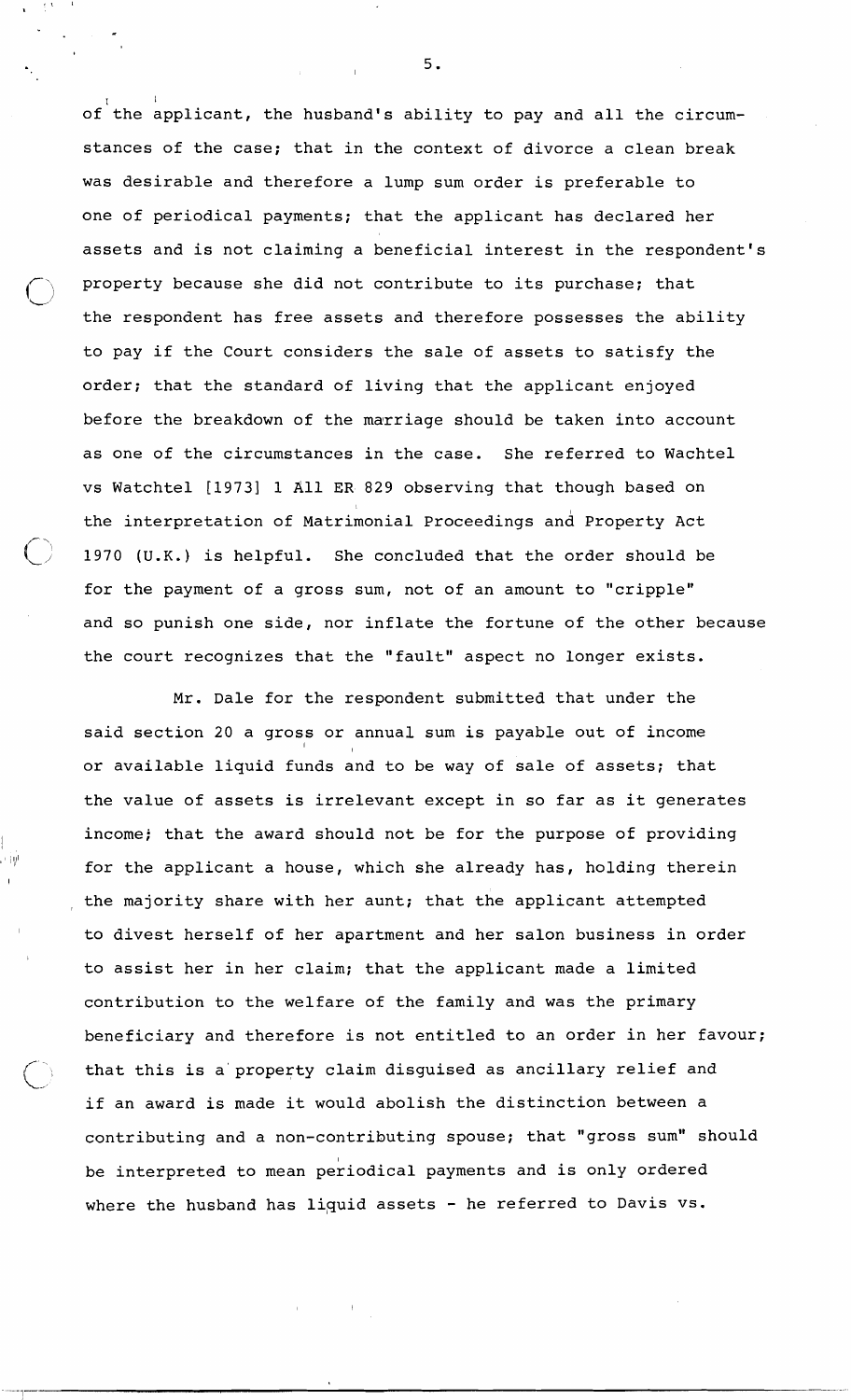Davis [1967] 1 All ER 123. Continuing, he said that if such an order is made and the respondent has to liquidate his assets in order to satisfy it, that would amount to a reduction of his source ,of income, impose a fine on marriage and would be unreasonable.

The power of the court under section 16 of the Married Women's Property Act was restricted to declaring the existing rights of spouses in property - a strict determination; whatever was owned as the property of a spouse generally remained his or her property despite the intervention of marriage.

Section 20 of the Matrimonial Cause Act, 1989, introduced a new feature in matrimoni'al matters. It permitted a court to transfer property to a wife as a financial provision, as a consequence of the marriage. This power never existed before in Jamaica.

In addition, the section directs the court on the nature of the orders it may make and the matters to be taken into consideration when making such an order.

Section 20 reads:-

 $\mathbf{I} = \begin{bmatrix} 1 \\ 1 \end{bmatrix}$ 

i lll

"20-(1) On any decree for dissolution of marriage the court may ... order the the husband, ... to secure to the wife such gross sum of money or such annual sum of money for any term not exceeding her own life, as having regard to her means, to the ability of the husband, and to all the circumstances of the case it deems reasonable.."

The primary matters therefore that the court is required to take into consideration when making an order for the payment of a gross sum of money or an annual sum in the nature of a life interest, are,

- (a) the means of the wife and
- (b) the ability of the husband to pay.

These orders are distinctly different from order for maintenance, because, subsection (2) empowers the court to make

 $6.$ 

 $\mathbf{U}$  and  $\mathbf{U}$  and  $\mathbf{U}$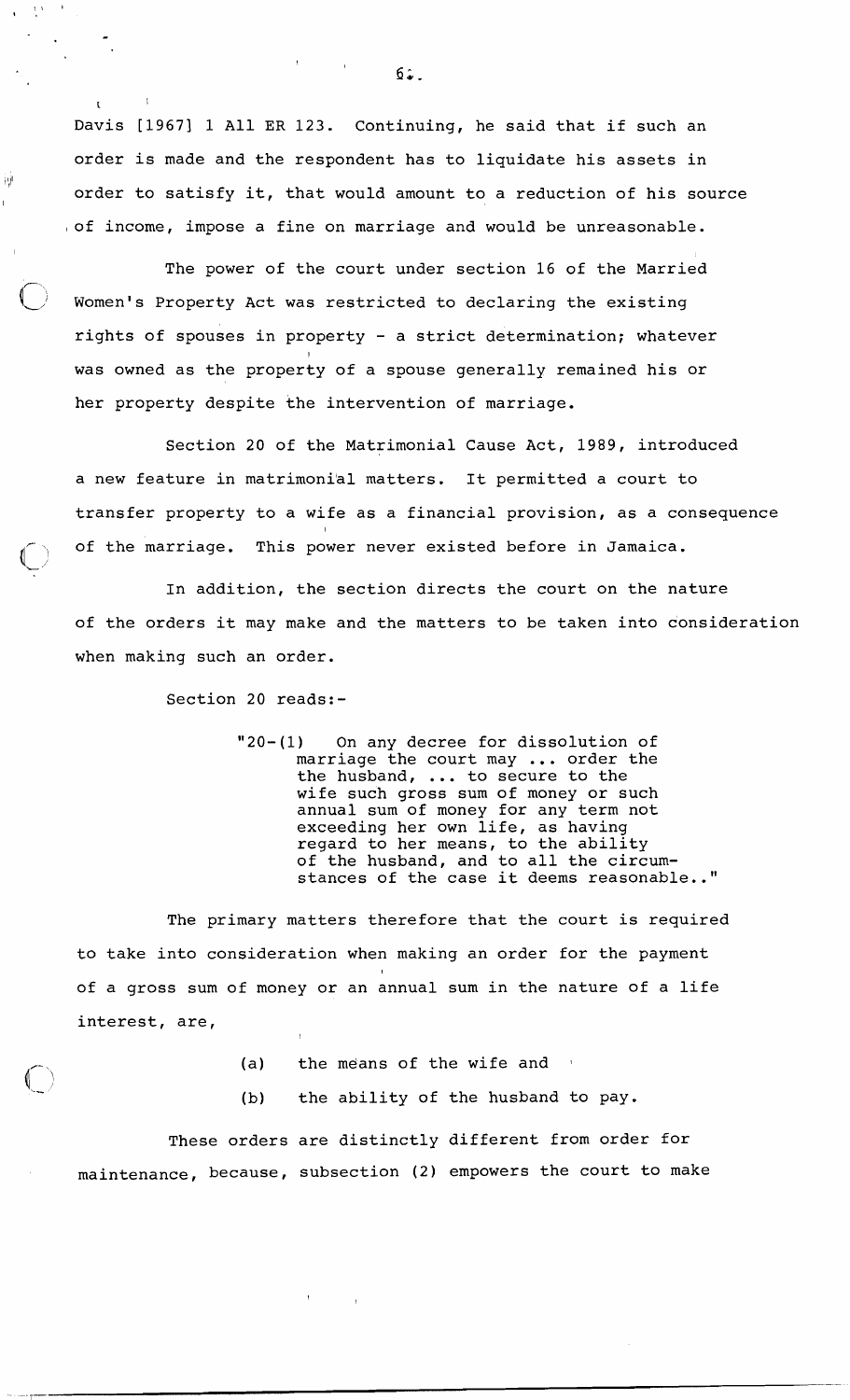maintenance orders, in addition to or in lieu of the said orders.

Ϊÿ

ان د ډ

"2..... the Court may, by order, either in addition to or instead of an order under subsection (1) direct the husband to pay to the wife during their joint lives such monthly or weekly sum for her maintenance and support as the Court may think reasonable."

There have been no prior cases in Jamaica showing the operation of this section. We must therefore look within the statutory provision itself or any comparable legislation for guidance.

In the case of Davis vs. Davis [1967] a All E.R. 123, referred to by Mr. Dale for the respondent, the English Court of Appeal dealt for the first time with an order for a lump sum payment in addition to a maintenance order on behalf of a wife, made under the Matrimonial Causes Act 1965 (U.K.); section 16(1) I of that Act is in pari materia, to our section 20 of the Matrimonial Causes Act. It reads,

- "16 (1) On granting a decree of divorce or at any time thereafter ... the court may, ... make one or more of the following orders -
	- (a) an order requesting the husband to secure to the wife ... such lump or annual sum for any term not exceeding her life as the court thinks reasonable having regard to her fortune (if any),<br>his ability and the conduct of the<br>parties; his ability and the conduct of the
	- (b) an order requiring the husband to pay to the wife during their joint lives sueh monthly or weekly sum for her maintenance as the court thinks<br>reasonable; ....." (Emphasis added)

The "conduct of the parties" is rarely a relevant circumstance, the element of fault having been eroded.

William, L.J. in his judgment, in acknowledging that the power to grant to the wife a lump sum was a new power given to the Court under the Act, examined the income and capital assets of the husband in relation to his ability to pay and the lack of income of the wife, and siad of the lump sum payment at page 126,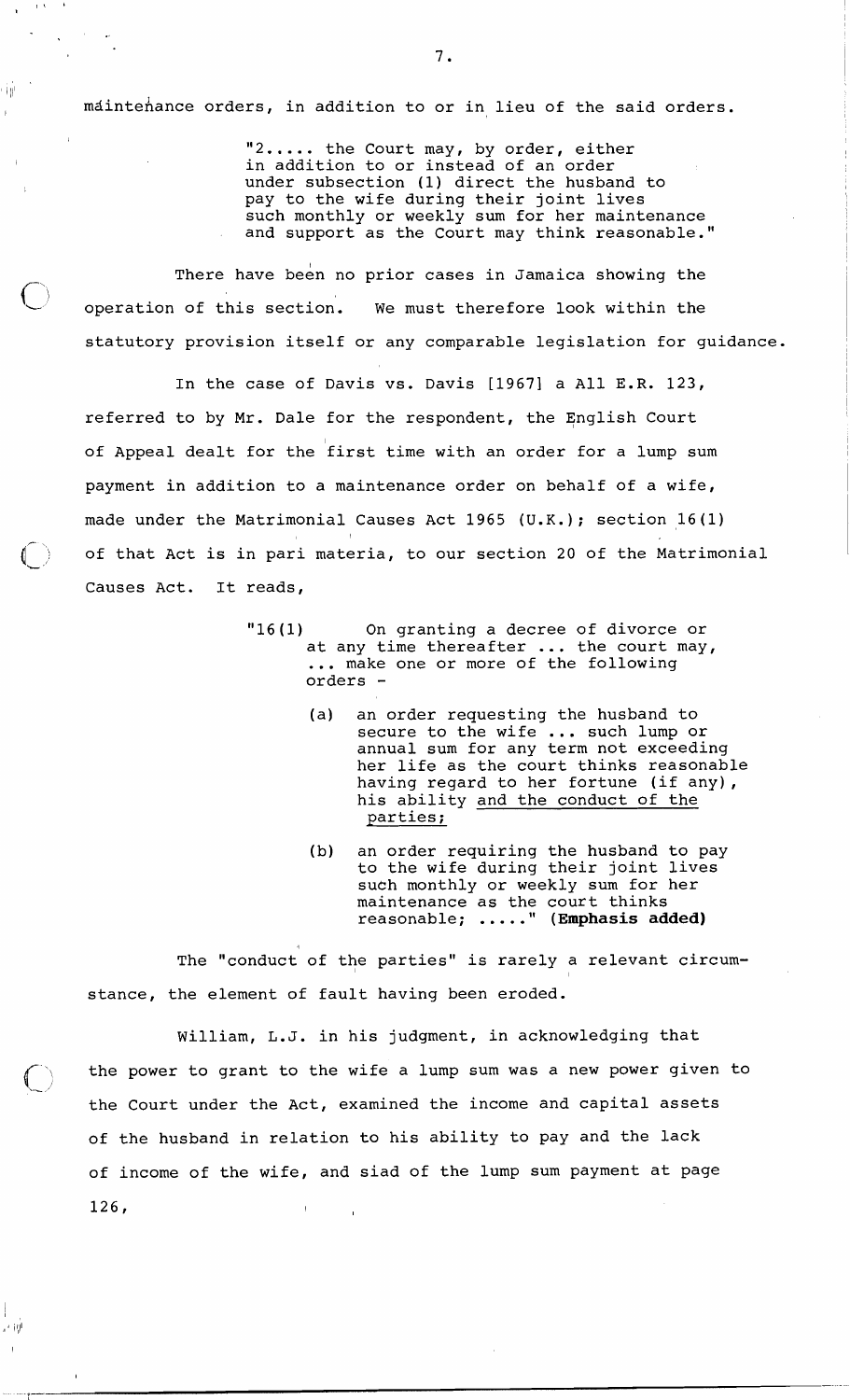"... The only guidance to be obtained from the words of the statute is that the sum must be such as the court thinks reasonable having regard to<br>the matters to which I have ..... referred. It seems to me that in these circumstances the question is one very much for the discretion "of the judge who has to deal with it. of the judge who has to deal with i<br>I do not think it is right for the Court to interfere unless satisfied that the judge below arrived at a wholly erroneous figure...."

He then observed that a lump sum order could only properly be made against a husband with sufficient capital assets to justify it, and sought to explain the rationale of the legislature in making provision for a lump sum payment in addition to or in lieu of an order for maintenance. He said, at the said page 126,

I

ijİ

"What is suggested here is that the wife, who while living with her husband has been accustomed to a high standard of living, playing the part of wife to the chairman of a large commercial organization, should be entitled to such a lump sum payment as will enable her to set herself up in a home commensurate with that to which she has been accustomed.

There is no doubt that, in assessing an ordinary claim for maintenance, it is proper to have regard to the standard of living to which the wife was accustomed during which the wife was accustomed during<br>the marriage; ... the dictum of Lord Merrivale, P., in N. vs N. [1928] All<br>E.R. Rep. 462 ... and followed by Sachs, J., in Schlesinger vs Schlesinger [1960] 1 All E.R. 721, I see no reason why the same should not apply to a claim made under the Act 'of 1965 for a lump sum payment. If the wife has been accustomed during the marriage to live in a luxuriously appointed house, I think that she is entitled to ask for a lump sum payment of such an amount as will provide her with a standard of living commensurate with that to which she has been accustomed."

A lump sum payment order was further examined by Lord Denning in the case of Wachtel v Wachtel [1973] 1 All ER 829. The order was under the amending statute, the Matrimonial Proceedings and Property Act 1970. **(U.K.).**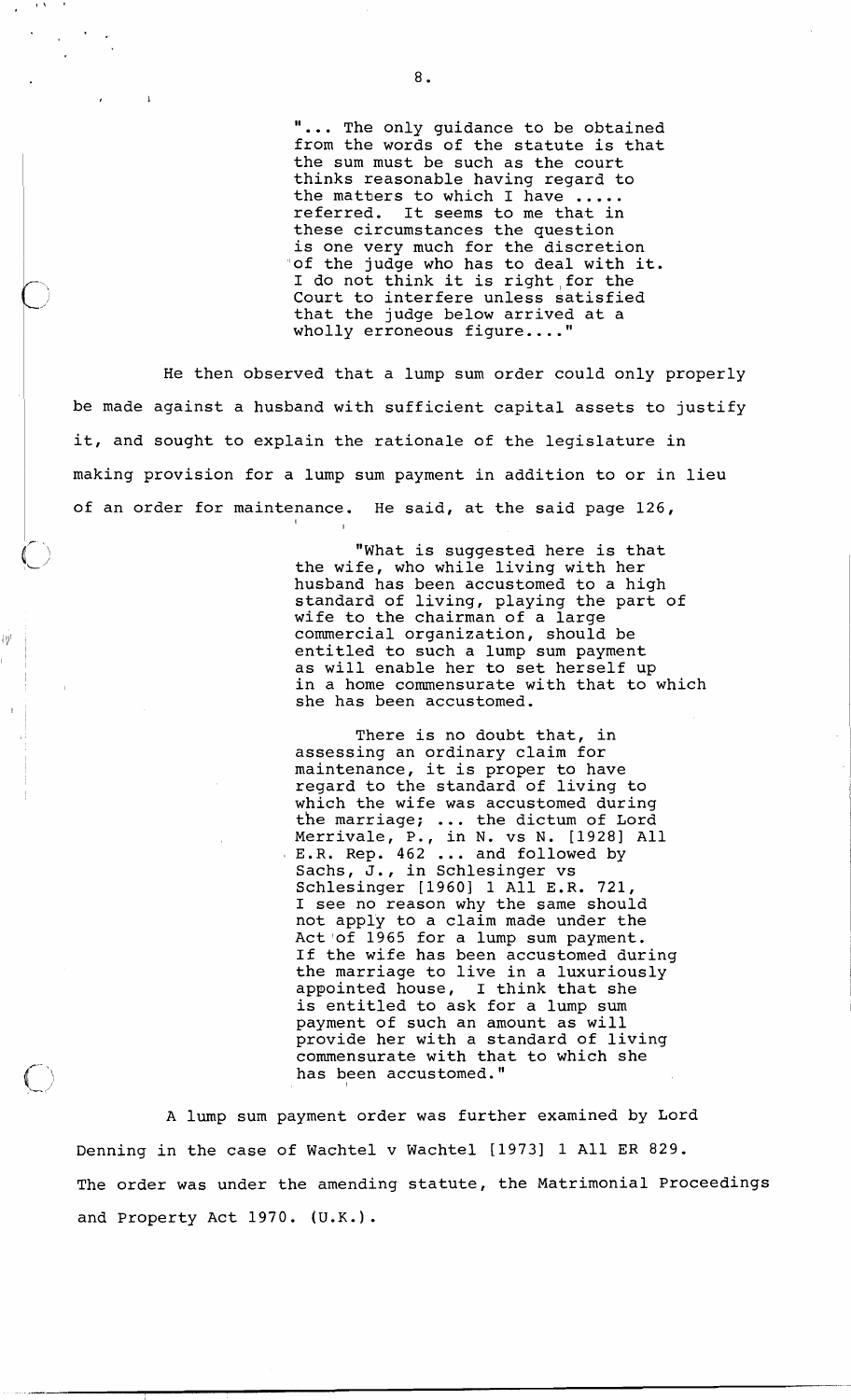Section 2, provides,

I

"2(1) On granting a decree of divorce<br>... the court may ... make ... (c) an order that either party to the marriage shall pay to the other such lump sum or sums as may be...... (specified) ..." (Emphasis added).

The Jamaican statute permits the wife only to benefit from such an order.

Lord Denning, referred to the practice of the divorce courts making maintenance orders to award a wife one-third of their joint income. He regarded this as a "good and rational.... starting point ..." in sharing the capital assets with the wife, under the 1970 Act, more applicable where the marriage has lasted for many years and the wife has been at home with the children,<br>rather than where the marriage has lasted for a short time and there are no children. Of the lump sum he said inter alia, at page 841,

> "In every case the court should consider whether to order a lump sum to be paid by her husband to her ....<br>No order should be made for a lump sum unless the husband has capital assets out of which to pay it  $-$  without crippling his earning power ... when the husband has available capital assets sufficient for the purpose, the coyrt should not hesitate to order a lump sum."

The rationale for the sharing of the capital assets between the spouses, is that the legislature accepted that where the parties living together in a marriage, acquired assets for the benefit of the family and the wife had contributed valuable time and effort in caring for the home and family, including children, and in some cases giving up her employment, it was only just that<br>her contribution should be translated into a share of the capital assets. A lump sum payment was recognized by the legislature as one method of doing so. The 1970 Act (U.K.) helpfully recites the matters which the court should have regard to, in making such an order.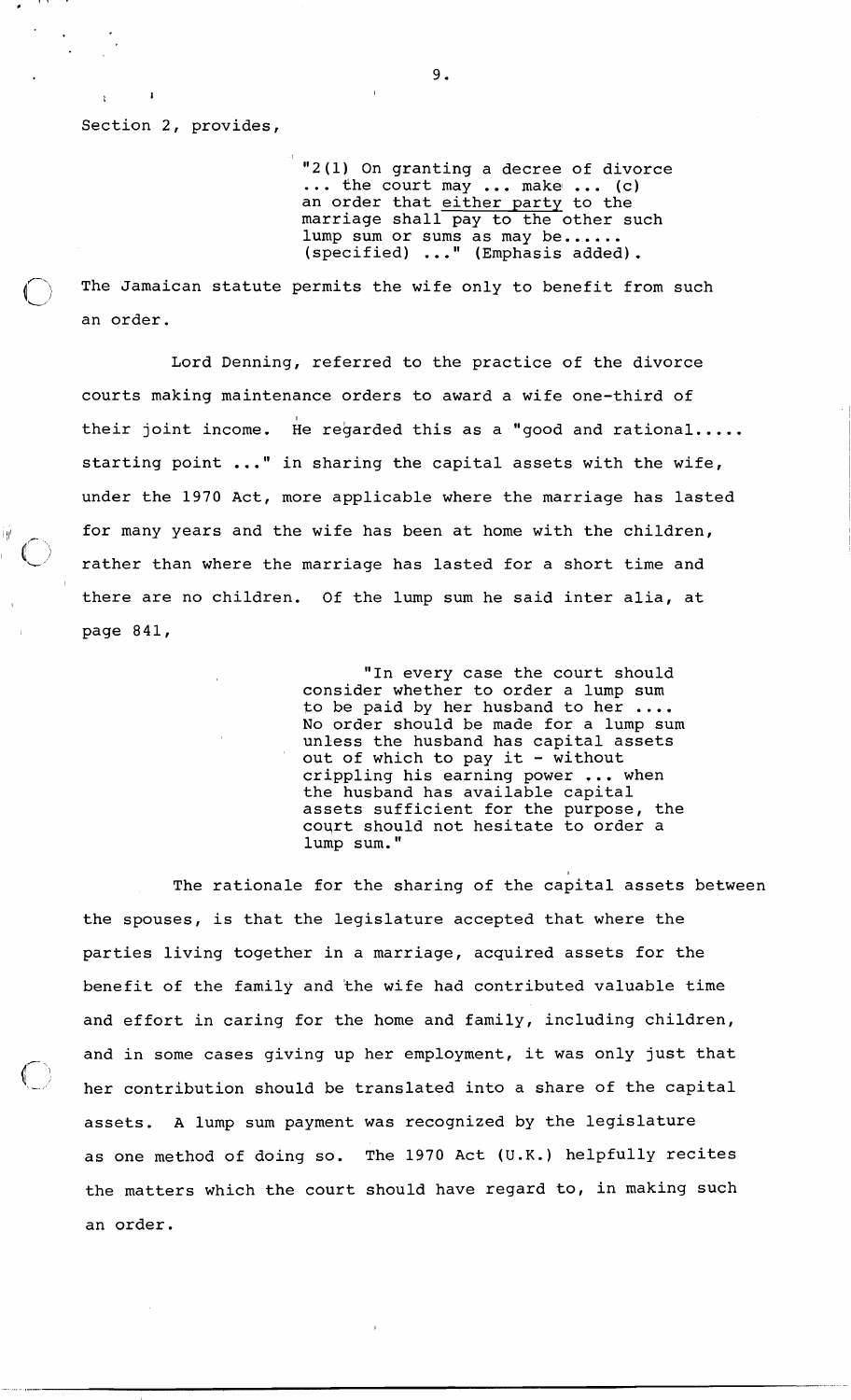In Hughes vs Hughes (1993) 45 W.I.R. 149, the Court of Appeal of the Eastern Caribbean States, awarded a lump sum to a spouse , in accordance with section  $24(1)(c)$  of the Matrimonial Proceedings and Property Act 1990 of Anguilla, a section similar to section 2(1) of the 1979 Act **(U.K.)** The Court did not regard the "one-third rule," as endorsed by Lord Denning in Wachtel v Wachtel (supra), in awarding a lump sum, as excessive. The court held also, that where one party failed to make a full and frank disclosure of income and assets the court is entitled to draw inference adverse to that party.

Section 20 of the Matrimonial Causes Act, 1989, therefore circumscribes the ambit of this court to have regard to the means of the wife, the ability of the husband to pay and "to all the circumstances of the case it deems reasonable", in making a order to pay the wife a gross sum of money or an annual sum "not exceeding her own life". The circumstances, in this case, do not attract the application of the "one-third" rule. If this court ascertains what the annual sum for the wife amounts to, it can arrive at a reasonable idea of an adequate lump sum for her life. This will provide a reasonable indicator of what the "gross sum" is likely to be. In the instant case, the applicant is not claiming to have contributed to the acquisition of any assets of the marriage nor to have otherwise releived the respondent of specified responsibilities leaving him otherwise relieved the respondent of specified responsibilities leaving him free to pursue his acquisition of the family assets. In any event that is not a pre-requisite to an order under section 20. However, the unchallenged evidence that the applicant contributed to the matrimonial home by means of the various items purchased, the gas and electricity supplies  $\bigcup$ paid for and the concessionary air fares provided, is not an insignificant contribution to the harmony and comfort of the home, the act of sharing in the context of the marriage unit and for

10.

**<sup>I</sup>I**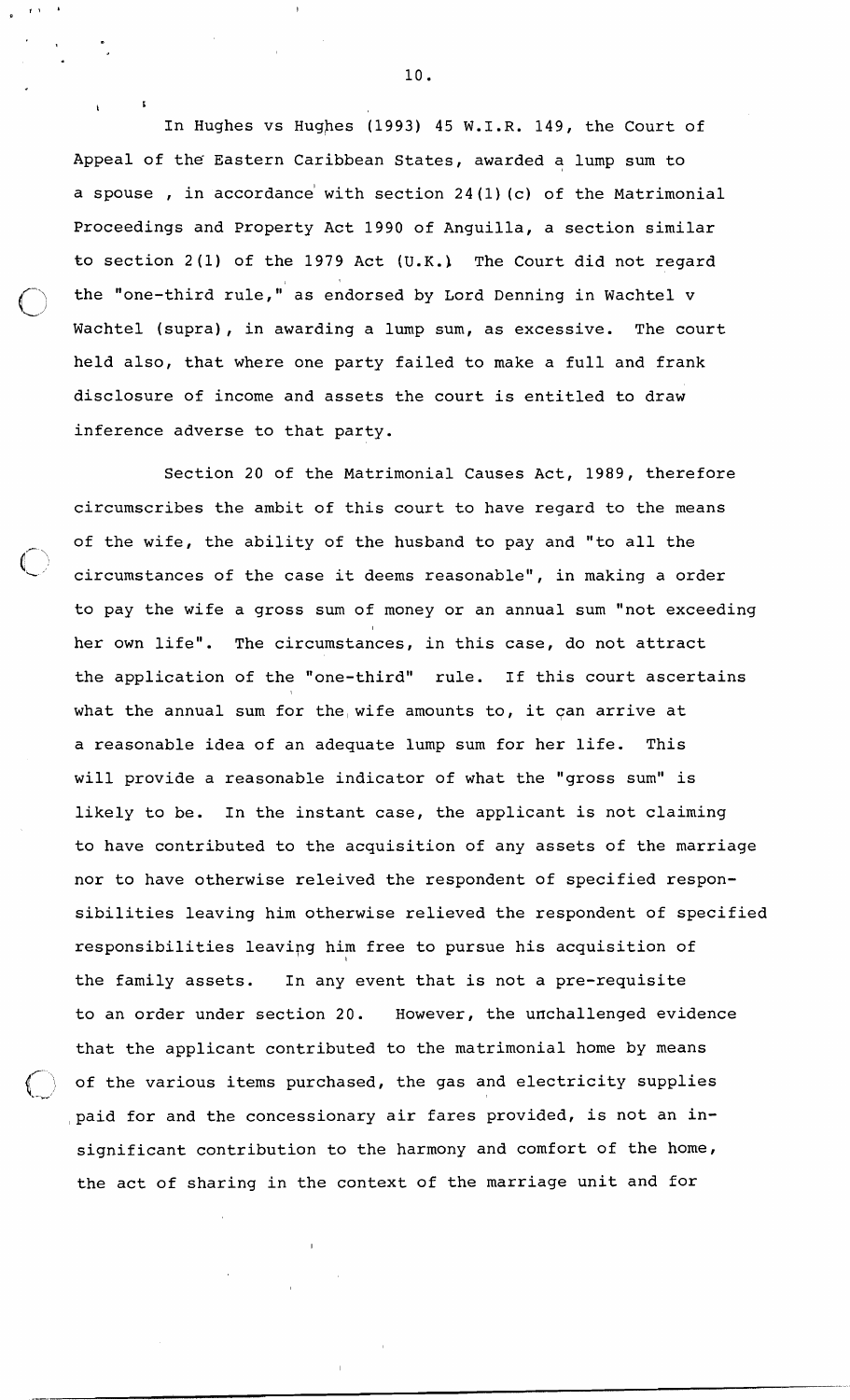**I <sup>I</sup>** the welfare of the marriage itself.

**L,** 

淨

In her affidavit dated the 13th day of February, 1997 the applicant states that her living expenses amount to approximately \$38,000 per month, inclusive of a rental payment of \$20,000. This amounts to net annual living expenses of \$456,000. Of course, the court has to take into account the means of the applicant.

The applicant is now 49 years of age and presumably will attain the end of her functionally productive working life at age 65. Her life span however could reasonably be placed at age 75. A lump sum of money, in the context of annual payments for life, payable now, may be ascertained. using a multiplier of 11, (75 - 49 yrs. = 26), the total sum would be \$5,016,000.

The court needs to ascertain the means of the applicant  $\mathbf{U}$  is a set of the set of the set of the set of the set of the set of the set of the set of the set of the set of the set of the set of the set of the set of the set of the set of the set of the set of the set of th and take it into consideration in arriving at an, acceptable sum to be provided by the respondent.

- (1) Salary  $-$  \$25,000. Her working life to age 65 provides a multiplier of 7. Of this gross salary, the net sum is approximately \$17,000. The annual earnings are \$17,000 x 12 x 7 = \$1,428,000.00
- (2) Queen's Court apartment. Half of rental of \$20,000 (her own projected rental) = \$10,000 less \$2,000 mortgqge payments and \$2000 maintenance and repairs,  $-$  an arbitrary figure  $-$  \$6,000 x 12 = \$72,000

Note: This rental will cease and be unavailable as an income to the applicant when the sale is complete - effecting a reduction to her means.

(3) Westmoreland property - valued at  $$900,000-$  the gross annual value<br>of one half =  $$45,000$ of one half  $=$ 

| (4) | Lot, Chancery Hall - valued at<br>\$1,000,000 the gross annual |          |
|-----|----------------------------------------------------------------|----------|
|     | value of one-half $=$                                          | \$50,000 |
|     |                                                                | 167,000  |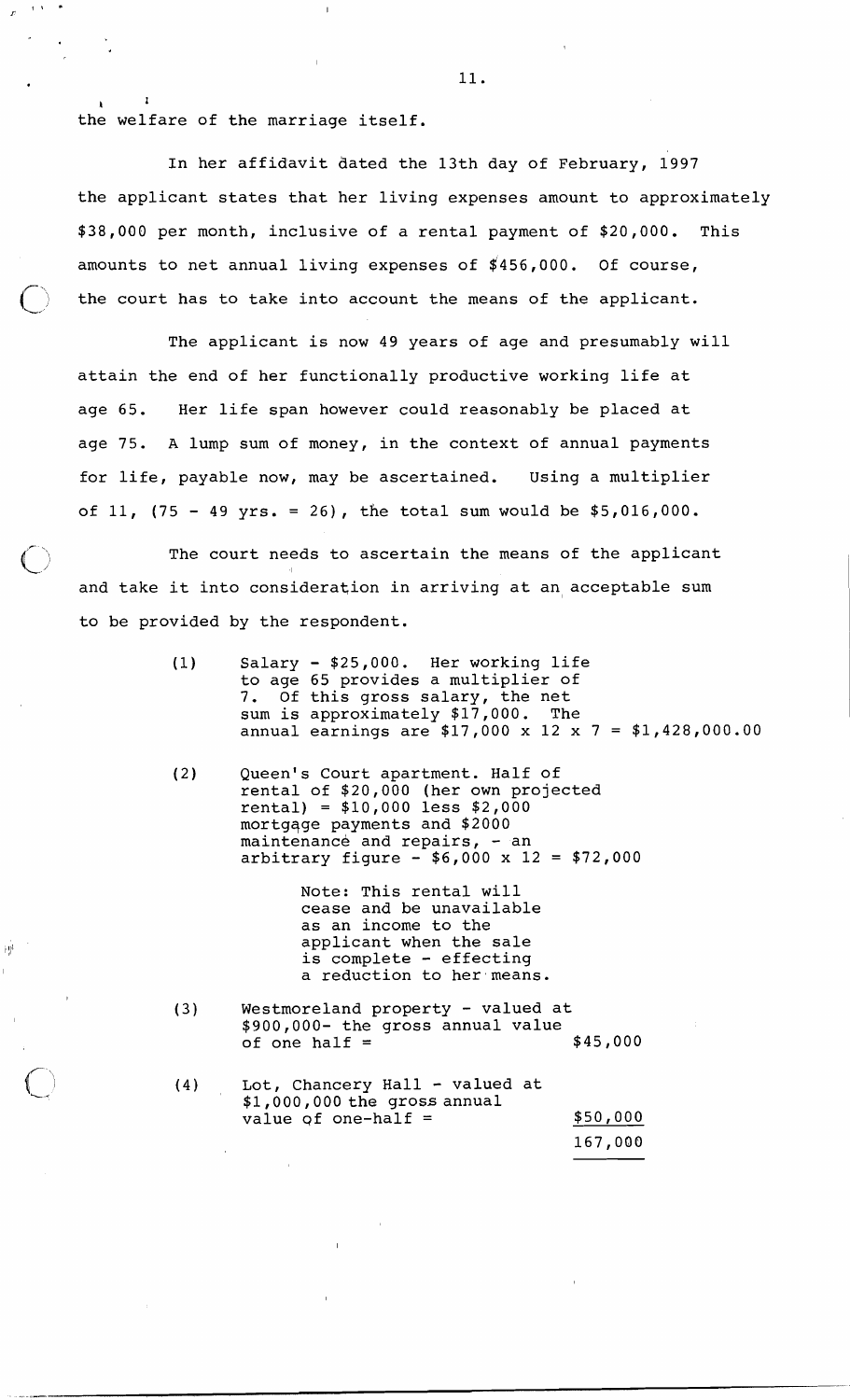*<sup>I</sup>***I**  In the absende of an actual income from these properties the court uses the gross annual value to ascertain their potential worth. The sum of \$167,000 taxed down by 25% yields a sum of \$125,000 and multiplied by 11 in relation to the applicant's life span yields a figure of \$1,375,000.00.

The lump sum for life, taking into consideration the means of the applicant would be:-

I

Ill

**YL J'** 

\*-,

Total living expenses  $$5,016,000.00$ Less Assets **t** 

(a) Salary to age  $65 - $1,428,000$ Income from<br>capital assets  $- 1,375,000 \t $2,803,000.00$ Balance \$2,213,000.00

Generally, in matters of this nature, the court looks at the potential earning 'capacity of an individual in addition to the actual sum available. The applicant has been gracious, viewing in the respondent's favour the expenditure for the tuition of his son in the United States of America. These expenses of \$1,050,000.00 is the largest of the listed items of the annual expenses of the respondent and represents almost one-half of the average annual income of the respondent. Although it is both desirable and parentally praiseworthy on the part of the respondent and respresents almost one-half of the average annual income of the respondent to absorb this expense, the tenor of section 25(2)(a) of the Matrimonial Causes Act limits the maintenance obligation of a parent to the age of twenty-one years in respect of a child "engaged in a course of education or training." For the purpose of this exercise this is not justifiable expense of the respondent; in any event it is unlikely to be an expenditure continuing for very many years.

The Court finds that the respondent has been less than frank, the respondent earns and has an available net sum of approximately \$2,000,000 after all expenses and consequently sufficient